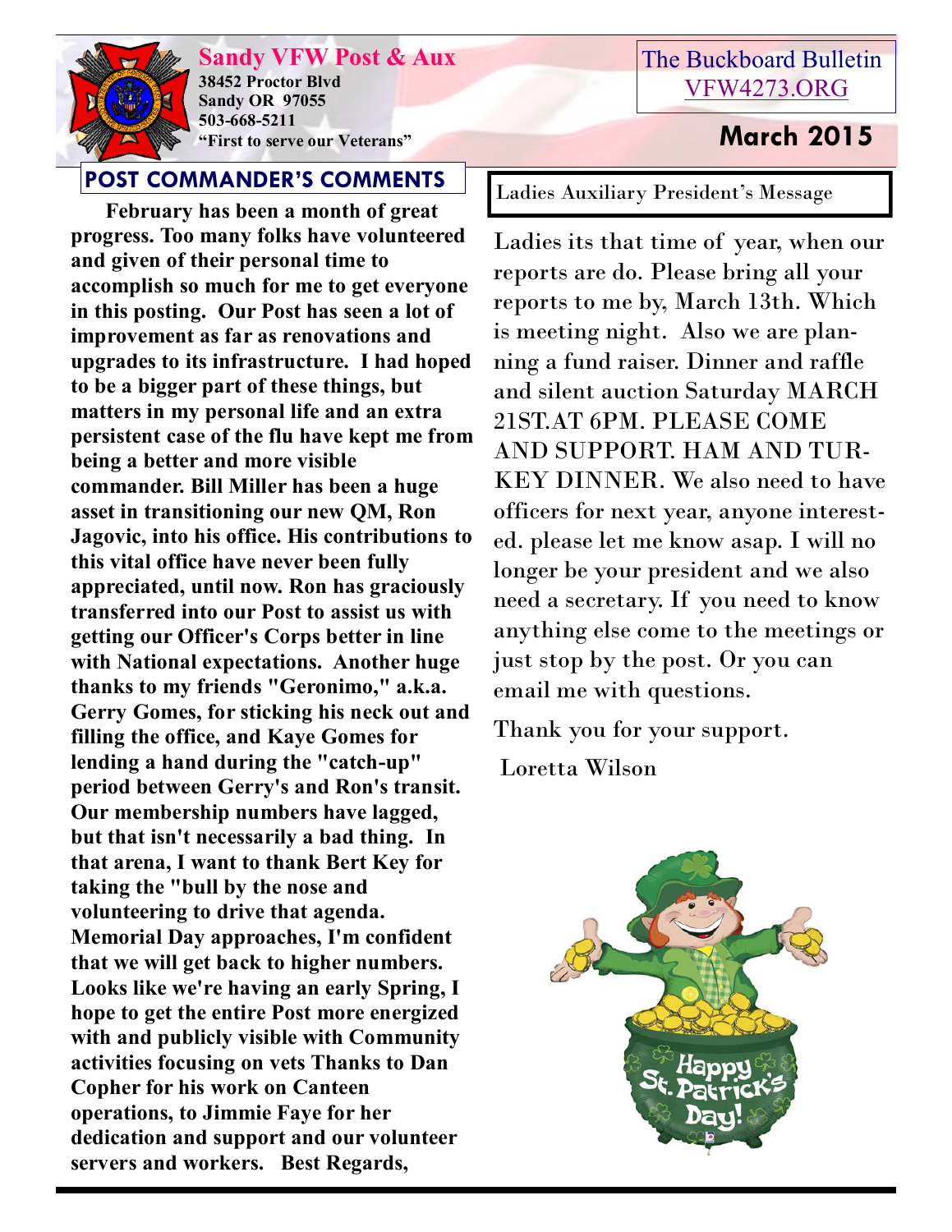# CANTEEN CORNER

Well its been busy here at the post with new activities and events.

Hope your not missing all the excitement. The remodel is almost complete and its looking really nice. It will be so nice to have the upstairs all up to date and beautifully done.

We are now offering fresh Oysters, on Tuesday & Wednesday & Thursday if there is any left. They are really good and seem to be popular.

 We also have two new flat screen televisions to make it easy to see your favorite sports event or other. Thanks you to those who donated them.

St. Patrick's day is coming up. We are again offering the wonderful meal of Corned Beef & Cabbage on the 17th ! Get your dinner tickets early. Only \$10.00 now! But if you wait, it will cost you a couple bucks more,

Were still asking for volunteers for bartending and to cook breakfast. So far it has been the same handful of people who are doing it. Come on members. Lets get it together.

Volunteering is how we manage to accomplish what we do. We need you!!!!

Faunda is back on Wednesdays for Taco Night. Come in and say high.

Our fish tacos seem to be real popular. You should really try one.

We also have expanded our daily menu to include several other items,

We now offer Hot Wings, Nachos, Shrimp Cocktail, and many other things.

If you haven't been here lately, you have to see this place.

Its full of excitement and new things. Hope to see you soon….

Your Bartender, among other things

Jimmie

## **AUXILIARY CHAPLAIN'S MESSAGE**

### **Irish Blessing**

**May the road rise up to meet you and the wind be always at your back.**

### **JUDY GASCON AUXILIARY CHAPLAIN**

**503-668-3748**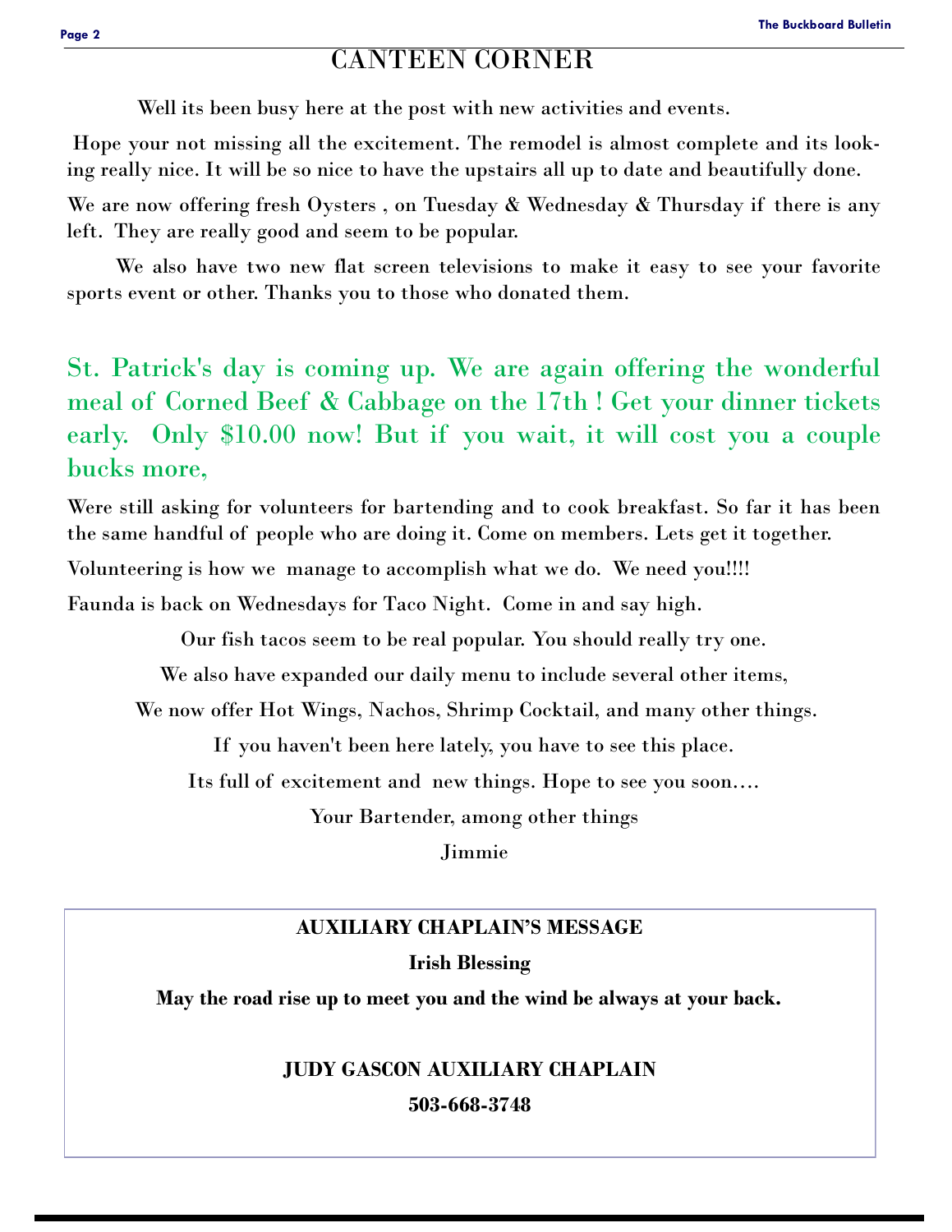## **Post Chaplin**

Our prayers and thoughts are with the family and friends of Thomas Fisher, a comrade that served our country proudly.

"Our Heavenly Father, the march of our comrade is over and he lieth down in the House appointed for the living. The Master saith, Thy brother shall rise again, for I am the Resurrection and the life, and he that believeth in Me, though he were dead, yet shall he live'. We beseech Thee to look in mercy on his bereaved family and to Thy Name, shall be praise Forever and Ever. Amen".

VFW handbook

call me at (503)668-4849.

Melissa Samuels, Post Chaplin

**We need a new carpet, please help**

We are still taking Pop Can and beer bottle donations for the new carpet and flooring, Gary Lightcap has been a great help turning them in for us. We have over \$300.00. sadly we need several hundred more.

So keep them coming.

Please call Jimmie at the post and she can give you the details.

| Commander:        | Casey Woods     |
|-------------------|-----------------|
| Senior Vice Cmdr. | Kristian Golby  |
| Junior Vice Cmdr. | Shane Moon      |
| Chaplain:         | Melissa Samuels |
| Ouartermaster:    | Jerry Gomes     |
| Judge Advocate:   | John Lamb       |
| Adjutant :        | Tony Gibbler    |
| Surgeon:          | Dan Copher      |
| 1 year Trustee:   | Ken Hershberger |
| 2 year Trustee:   | Bert Key        |
| 3 year trustee:   | William Miller  |

# Post Officers Ladies Auxiliary Officers

| President          | Loretta Wilson     |
|--------------------|--------------------|
| Sr. Vice President | Dora Fitzpatrick   |
| Jr. Vice President | Wanda Michaels     |
| Treasurer          | Midge Watkins      |
| Chaplain           | <b>Judy Gascon</b> |
| Secretary          | <b>Kaye Gomes</b>  |
| Guard              | Sardi Bowyer       |
| Conductress        | Voriece Blair      |
|                    |                    |